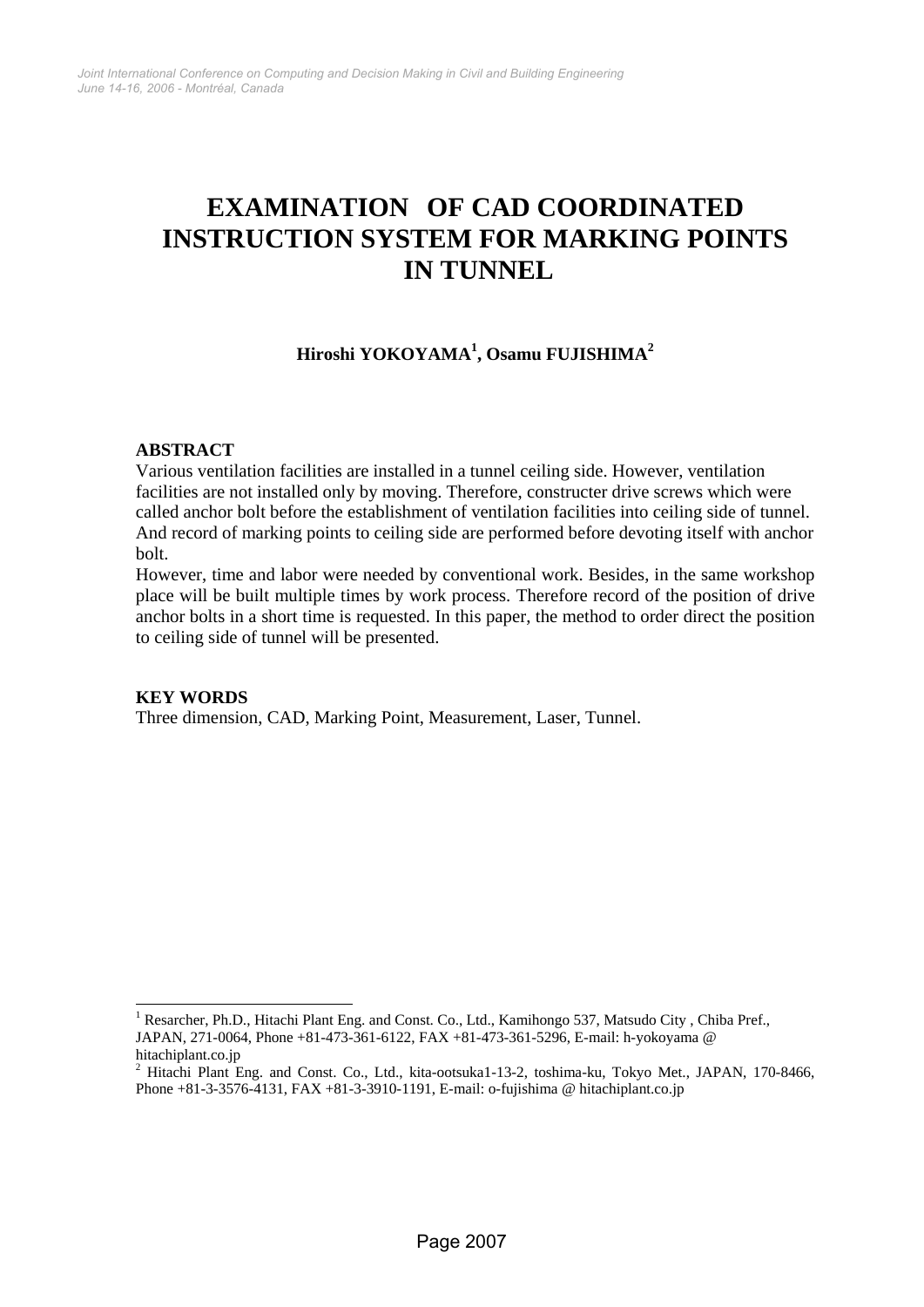## **1. INTRODUCTION**

By stationary construction such as tunnel ventilation facilities or pump facilities, many large facilities and pipes are installed in the institution inside. In tunnel ventilation facilities included in stationary object, corner vanes are installed to reduce pressure loss of corner parts in tunnel. Furthermore, the plumbing and a cable tray are installed.

These facilities are fixed to a structure with anchor bolts which were embedded to completion structure. As for the embedding work of an anchor bolt, certification and record of embedding position to wall surface are performed. And perforation work to wall surface and embedding work of anchor bolts are performed.

As for the position certification on tunnel ceiling side, positions certification on bed side are performed, and positions on ceiling side are confirmed with pendulum or perpendicularity laser. At last, certification and record of anchor bolt positions are performed last.

Therefore rationalization of complicated work is demanded. Furthermore, marking work in short time is requested by circumstances of other work.

## **2. CONVENTIONAL RECORD METHOD OF ANCHOR BOLT POSITION AND PROBLEM**

Fig.1 shows corner vane fixed state on ceiling side in circular tunnel. Much labor will be needed in conventional record method of anchor bolt position. Because, recording work at bed side was needed. Furthermore, there are a lot of problem. For example, bed side gets wet, or material is put right under a record position, and so on.

For problem of bed side, iron plate is spread to make the situation that bed side does not get wet. On the other hand, about problem of material, the material will be moved by manually. However, they becomes problems that both correspondence needs much time and labor. Therefore, method to instruct marking position of anchor bolt without the problems was examined in this paper.





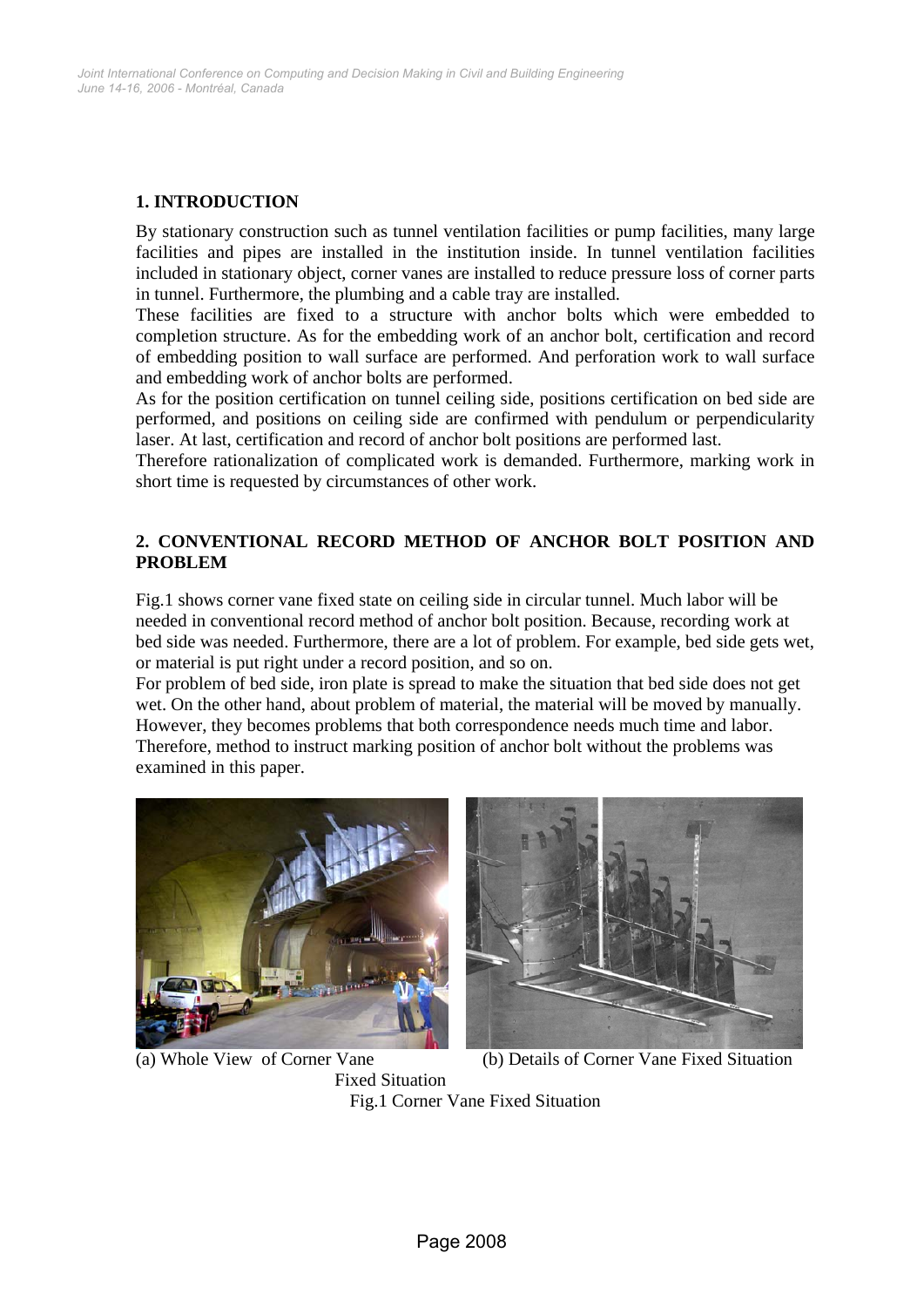

 (c) Marking at Bed Side (d) Marking at Sail Side Fig.1 Corner Vane Fixed Situation

#### **3. CAD COORDINATED INSTRUCTION SYSTEM 3.1 SYSTEM COMPOSITION**

Method to irradiate point laser to record positions is thought about to solve the problem in foregoing paragraph. In other words, the record position appointed by CAD is instructed by using the motor drived total station which including a laser pointer.

By the way, current position recording is drawn on every wall surface and bed side as twodimensional CAD information. Therefore, the record are performed in position relation without errors between CAD data and wall surface at structure.

However, instructions of the record positions that used three-dimensional measure are performed in one coordinate system. Therefore distance of walls from bed side to ceiling side is considered as three-dimensional position relations. In other words, when distance from bed side to ceiling is different from CAD information with wall surface at structure, record position of ceiling side will be ordered to wrong place.

Therefore, record position has to revise a difference occurring between CAD information and structure. In this paper, the record position instructions method that considered CAD information and difference of sturucture was examined.

For plan rationalization of record position instructions work, as well as marking position instructions, rationalization was planned about data making of record position. Therefore, the method to make information of record position with position relations of record position mentioned in CAD drawing was examined.

Details of development system based on described design is introduced in following section.

## **3.2 Marking Point Data Making**

Record position data is made as CAD data with positions of installed machinery, information of structure and so on.

In this research, record positions are stated in CAD drawing as authorized symbol. And, three-dimensional information of the record positions are made with position relations in CAD drawing.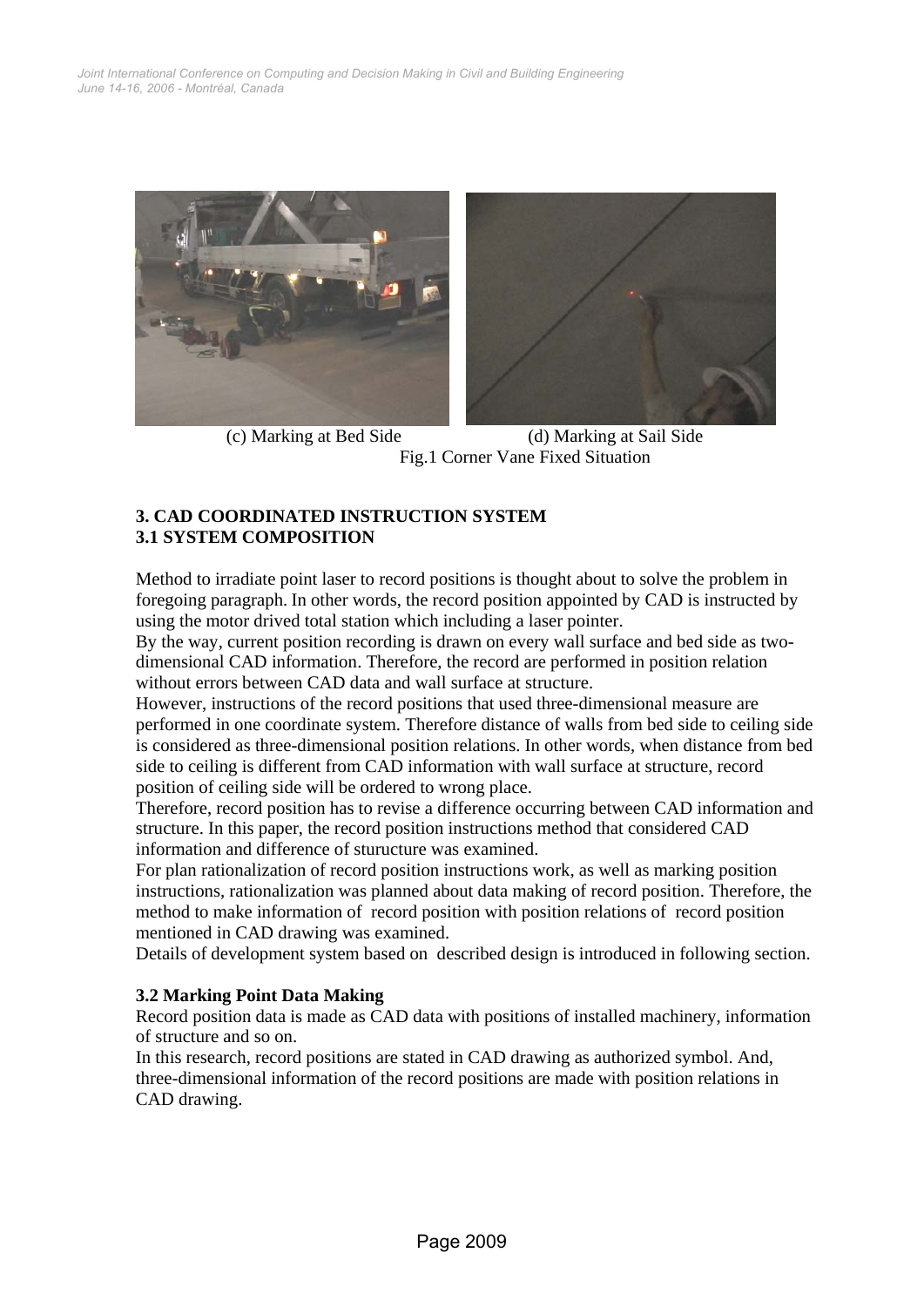However, the coordinate origin of total station does not accord with the coordinate origin of CAD drawing on CAD drawing. About this problem, the machinery fixed on-site coordinate origin mentions it in a CAD drawing. Furthermore, I keep position relations of a symbol of a position recording the coordinate origin as a standard under control. As a result, a problem of the origin is solved.

When a corner vanes are installed to tunnel ceiling side, Several marking point symbols will be stated on arc. By this work, time and labor to grasp by position relations of record points become a problem.

A mention of a record point symbol is not only a corner vane. There are ventilation facilities to install in bed side, metal fittings for jet fans to install in tunnel ceiling side. To mention a record point symbol in a CAD drawing reasonably, the development system examined patterns of record point symbols to mention record point symbols in CAD drawing by minimum instructions. Table1 shows the sample patterns. Figure2 shows one of patternized record point sysmbols for cornervane. Mention work of symbols were shortened by 1/4 by patternizing record point.



Tab.1 Sample Patterns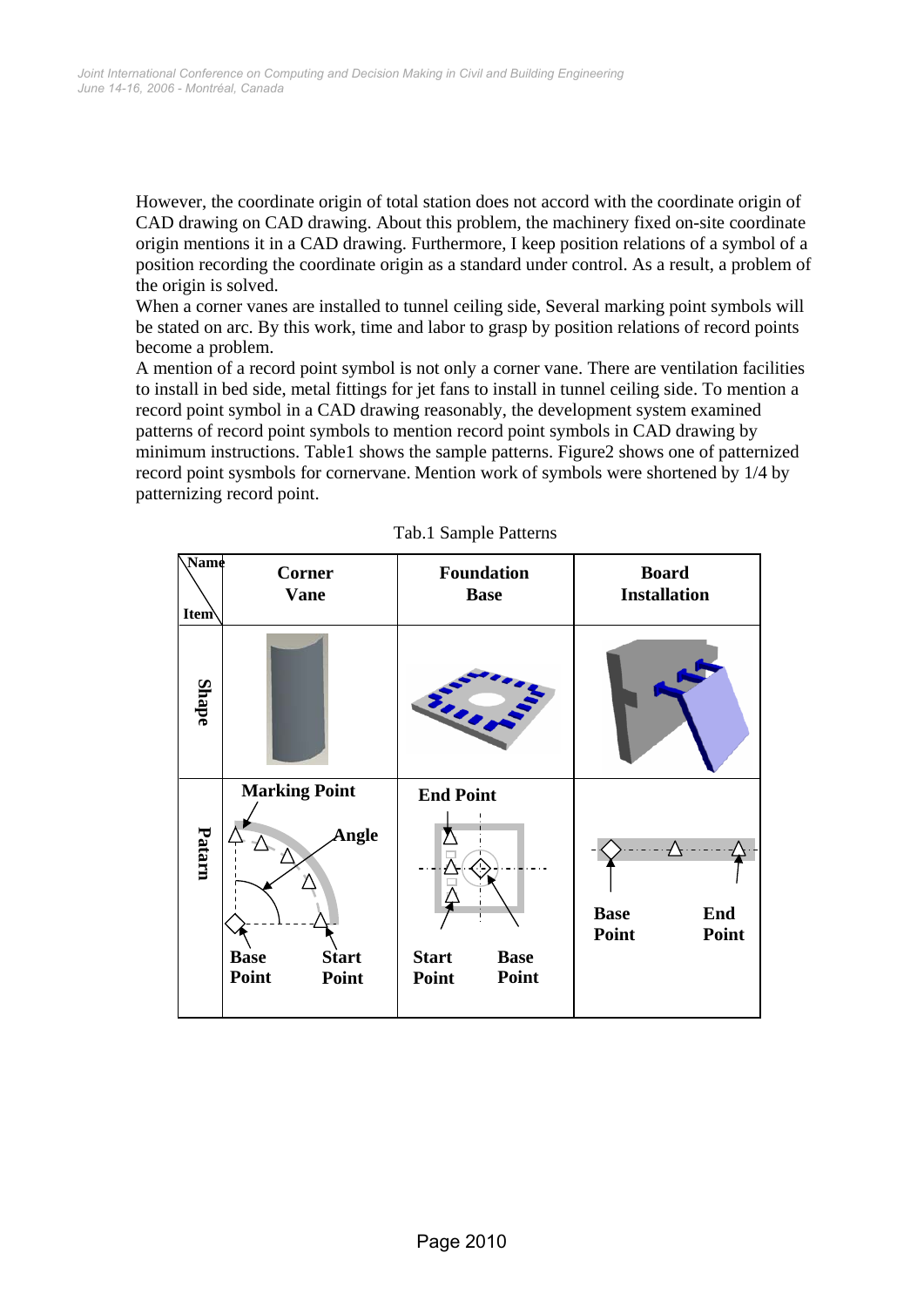

**Fig.2 One of Patternized Marking Point Sysmbols for Cornervane** 

# **3.3 Instruction Method**

When a difference occurs at a CAD drawing and a position of a structure, a revision of instructions position is necessary. In the case for ceiling side, the instructions position will be adjusted in the place where coordinate value on XY plane accords. Figure3 shows revision contents of instructions position.

On the other hand, motor drive total station turns automatically. And, the atention point is measured without measurement target by the total station. Furthermore, the attention point is pointed out with point laser of the total station. In this research, total station were used for instructions of the record point.

Furthermore, revision method of the instructions position that used last measurement result of the record position was examined. Figure4 shows revision method. By this method, calculation method of revision position is changed by the number of measurement points for effective revision.

 As for the revision method of record position at figure 3, ceiling side becomes target. When a measurement result does not accord with CAD information by the first measurement, record point data will be adjusted with height of measurement result, and record point will be pointed out by adjusted data(Fig.4(a)).

As the result, the second revision will be performed when XY coordinate value does not accord. In second revision, slant condition of virtual shape will be grasped with two times of measurement results. And z-coordinate value of the place where a Y coordinate value accords with an X coordinate value will be calculated(Fig.4(b)). Afterwards, revision work same as the first will be performed.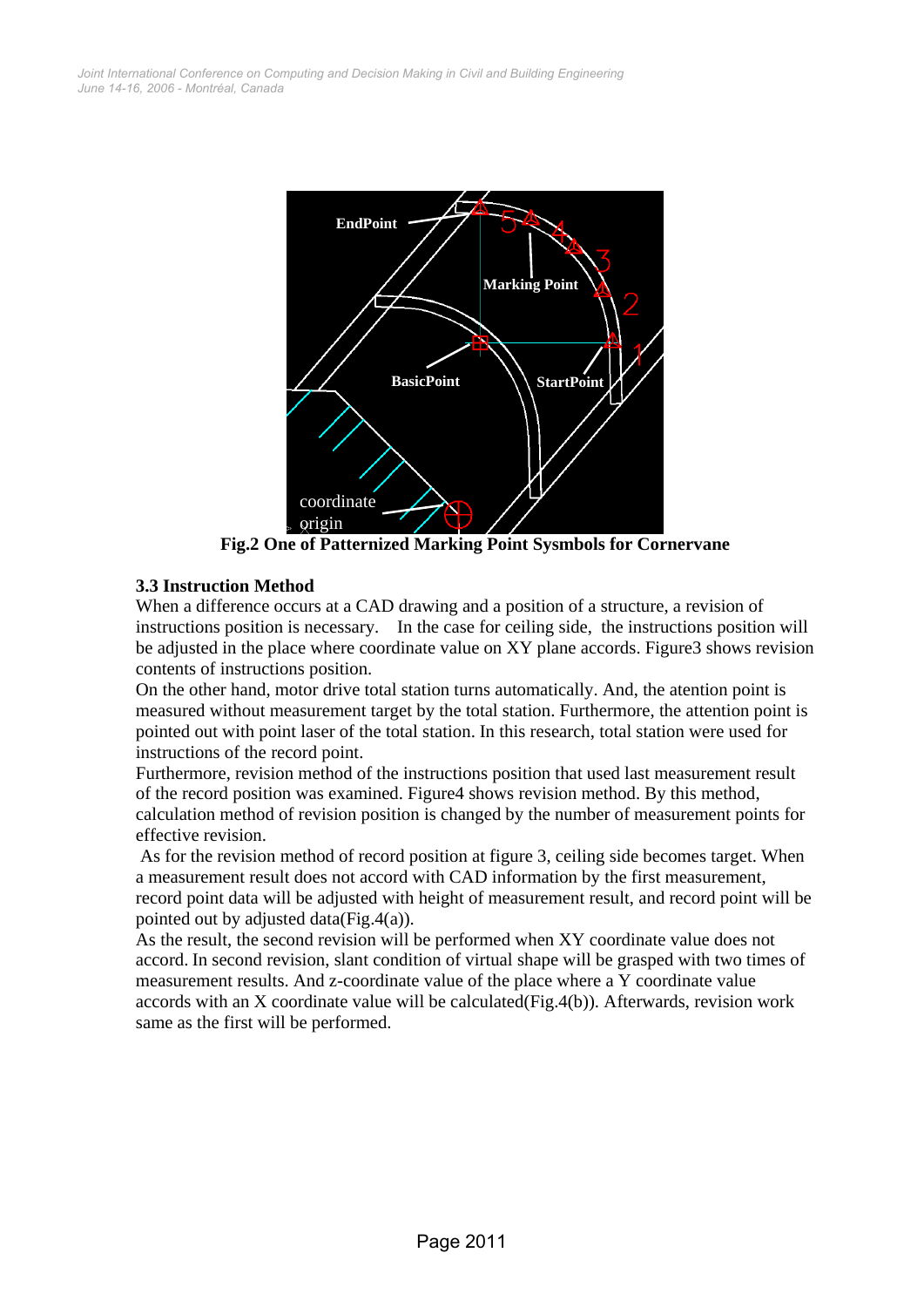

Fig.3 Revision Contents of Instructions Position

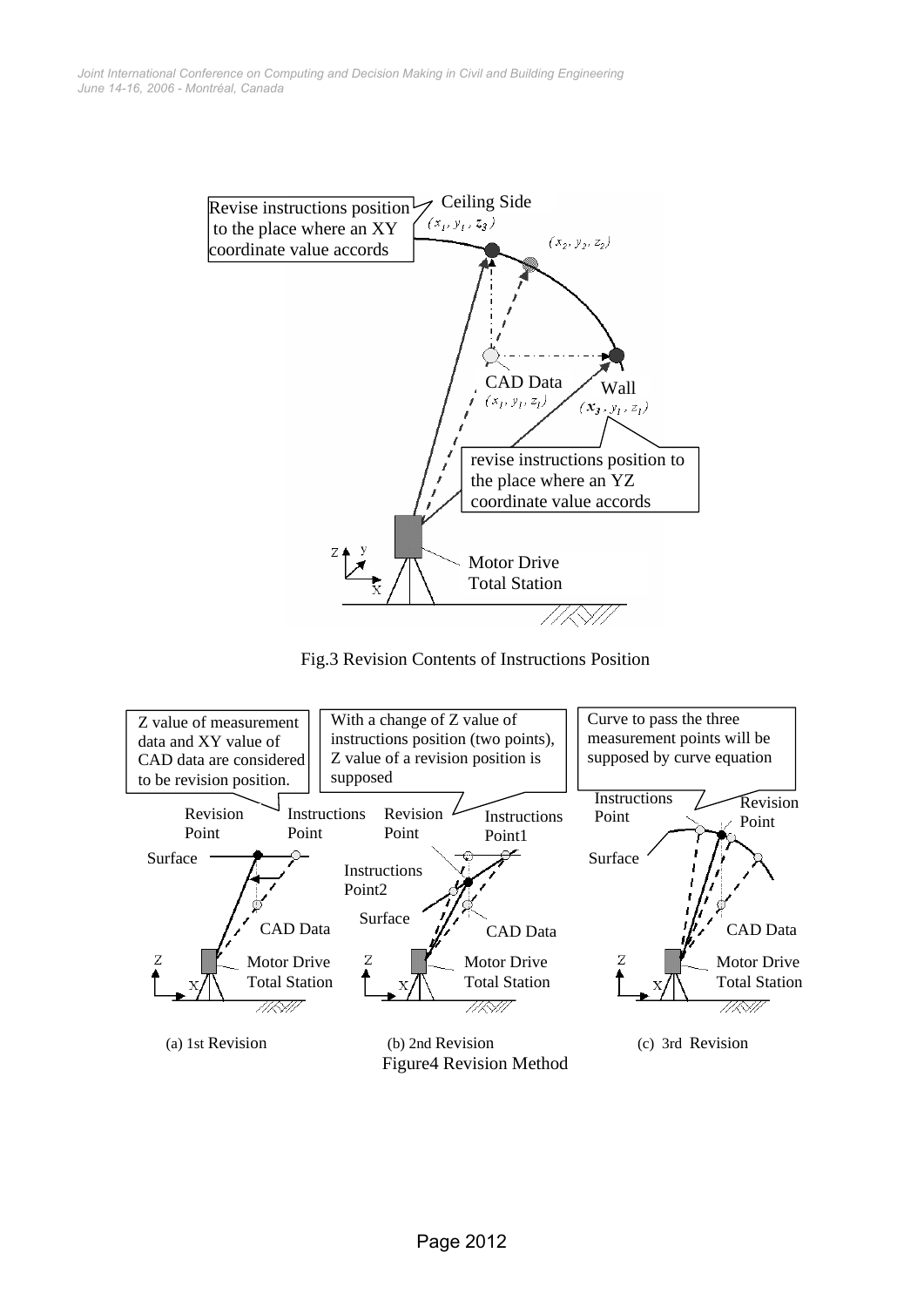Afterwards, when instructions position does not accord, ceiling side will be judged as curved surface. For a revision, the second curve to pass three times of measurement results will be supposed by curve equation(Fig.4(c)). Afterwards, revision work same as the first will be performed.

However, there is the case that instructions position does not accord by a conventional method either. By revision work of afterward, the third revision work is repeated. In addition, by explanation of a conventional revision method, intend for it on a ceiling side. However, in the case of a wall surface, a revision of the instructions position that changed a revision standard is performed. The development system appoints revision standard before instructions.

#### **4. Instruction Result 4.1 Instruction at Plane**

By a development system, difference of CAD drawing and structure are considered in revision of the instructions(Fig.5). Therefore, the revision situation when plane height was changed was confirmed. As a result, the revision of instructions position was completed in about 25 seconds. As for one measurement, 10-15 seconds are usually needed. Therefore, revision instructions was judged as normal.



Fig.5 Instructions Situation at Flat Plane

## **4.2 Instruction at Curved Surface**

In development system, revision method will be changed by the measurement times. To confirm the effectiveness, instructions of the record position that assumed ceiling side of a circular tunnel (a model of a radius of 7,000 ㎜) were performed.

As a result, when the first revision was repeated, more than 3 minutes were needed. On the other hand, instructions of a record position by by development system were completed in about 40 seconds. When radius of model was changed, similar result was ocnfirmed. The effectiveness of a development system was identified by the result.